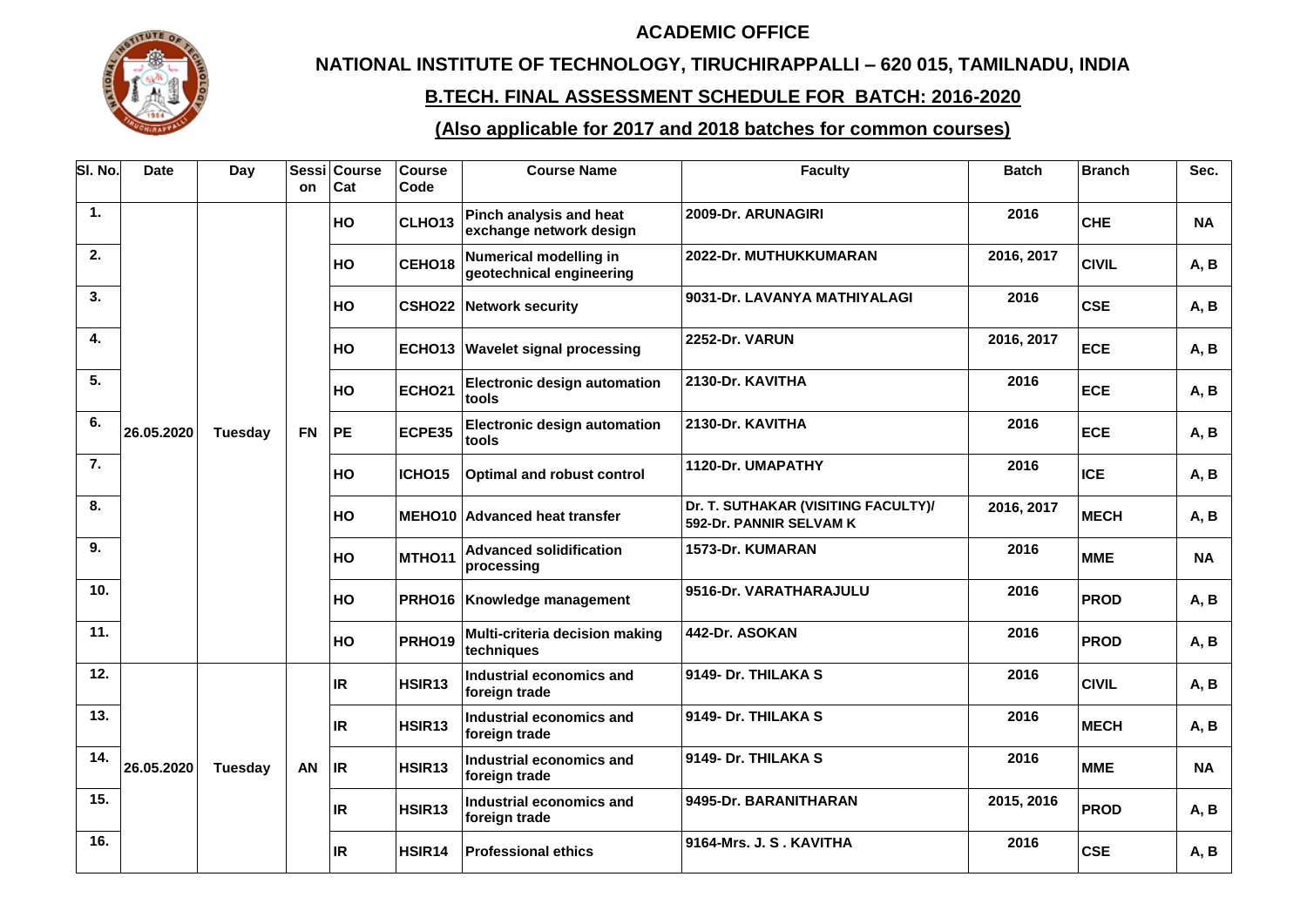| SI. No. | <b>Date</b> | Day                  | <b>Sessi</b><br>on           | <b>Course</b><br>Cat | <b>Course</b><br>Code | <b>Course Name</b>                                   | <b>Faculty</b>                                                 | <b>Batch</b>        | <b>Branch</b>                    | Sec.       |           |  |  |  |  |           |  |                               |                                                                        |      |            |               |                              |                         |            |            |      |
|---------|-------------|----------------------|------------------------------|----------------------|-----------------------|------------------------------------------------------|----------------------------------------------------------------|---------------------|----------------------------------|------------|-----------|--|--|--|--|-----------|--|-------------------------------|------------------------------------------------------------------------|------|------------|---------------|------------------------------|-------------------------|------------|------------|------|
| 17.     |             |                      |                              | <b>IR</b>            | HSIR <sub>14</sub>    | <b>Professional ethics</b>                           | Dr. DHARMALINGAM / 2175-Dr. R. JOSEPH<br><b>PONNIAH</b>        | 2016                | <b>ECE</b>                       | A, B       |           |  |  |  |  |           |  |                               |                                                                        |      |            |               |                              |                         |            |            |      |
| 18.     |             |                      |                              | <b>IR</b>            | HSIR <sub>14</sub>    | <b>Professional ethics</b>                           | Mr. S. ADALARASU / 2175-Dr. R. JOSEPH<br><b>PONNIAH</b>        | 2016                | <b>EEE</b>                       | A, B       |           |  |  |  |  |           |  |                               |                                                                        |      |            |               |                              |                         |            |            |      |
| 19.     |             |                      |                              | <b>IR</b>            | HSIR <sub>14</sub>    | <b>Professional ethics</b>                           | 9164--Mrs. J. S . KAVITHA                                      | 2016                | <b>ICE</b>                       | A, B       |           |  |  |  |  |           |  |                               |                                                                        |      |            |               |                              |                         |            |            |      |
| 20.     |             |                      |                              | <b>PE</b>            | CLPE18                | <b>Process intensification</b>                       | 2235-Dr. NAGAJYOTHI VIRIVINTI                                  | 2016                | <b>CHE</b>                       | <b>NA</b>  |           |  |  |  |  |           |  |                               |                                                                        |      |            |               |                              |                         |            |            |      |
| 21.     |             |                      |                              | <b>PE</b>            | CEPE13                | <b>Construction management</b>                       | 9310-Dr. SHENBAGAVALLI                                         | 2016, 2017,<br>2018 | <b>CIVIL</b>                     | A, B       |           |  |  |  |  |           |  |                               |                                                                        |      |            |               |                              |                         |            |            |      |
| 22.     |             |                      |                              | <b>PE</b>            | CSPE13                | <b>Real time systems</b>                             | 2168-Dr. SHAMEEDHA BEGUM                                       | 2016                | <b>CSE</b>                       | A, B       |           |  |  |  |  |           |  |                               |                                                                        |      |            |               |                              |                         |            |            |      |
| 23.     |             |                      |                              | <b>PE</b>            | ECPE11                | Satellite communication                              | 9498-Dr. ELAVARASI/ 1229-Dr.D.<br><b>SRIRAMKUMAR</b>           | 2016                | <b>ECE</b>                       | A, B       |           |  |  |  |  |           |  |                               |                                                                        |      |            |               |                              |                         |            |            |      |
| 24.     |             | 27.05.2020 Wednesday | <b>FN</b>                    | <b>PE</b>            | EEPE46                | <b>Electrical vehicle technology</b>                 | 2167-Dr. SANKARANARAYANAN                                      | 2016                | <b>EEE</b>                       | A, B       |           |  |  |  |  |           |  |                               |                                                                        |      |            |               |                              |                         |            |            |      |
| 25.     |             |                      |                              | <b>PE</b>            | ICPE29                | <b>Networked control systems</b>                     | 1097-Dr. RAMA KALYAN AYYAGARI                                  | 2016                | <b>ICE</b>                       | A, B       |           |  |  |  |  |           |  |                               |                                                                        |      |            |               |                              |                         |            |            |      |
| 26.     |             |                      |                              | <b>PE</b>            | MEPE16                | <b>Fundamentals of HVAC</b><br>systems               | 1981-Dr. MARIAPPAN                                             | 2016                | <b>MECH</b>                      | A, B       |           |  |  |  |  |           |  |                               |                                                                        |      |            |               |                              |                         |            |            |      |
| 27.     |             |                      |                              |                      | <b>PE</b>             | MTPE03                                               | <b>Special casting techniques</b>                              | 1573-Dr. KUMARAN    | 2016, 2017                       | <b>MME</b> | <b>NA</b> |  |  |  |  |           |  |                               |                                                                        |      |            |               |                              |                         |            |            |      |
| 28.     |             |                      |                              | <b>PE</b>            | PRPE35                | <b>Integrated materials</b><br>management            | 2026-Dr. JEYAPAUL (FOR GUEST<br>FACULTY)/ 9495-Dr.BARANITHARAN | 2016                | <b>PROD</b>                      | A, B       |           |  |  |  |  |           |  |                               |                                                                        |      |            |               |                              |                         |            |            |      |
| 29.     |             | 27.05.2020 Wednesday | AN                           | MI                   | <b>PRMI10</b>         | <b>Manufacturing processes</b>                       | 9501-Dr. ANAND BABU                                            | 2016, 2018          | All Dept.<br><b>Expect Prod.</b> |            |           |  |  |  |  |           |  |                               |                                                                        |      |            |               |                              |                         |            |            |      |
| 30.     |             |                      |                              | <b>PE</b>            | CEPE15                | <b>Prestressed concrete</b><br><b>structures</b>     | 2190-Dr. KARTHIKEYAN                                           | 2016                | <b>CIVIL</b>                     | A, B       |           |  |  |  |  |           |  |                               |                                                                        |      |            |               |                              |                         |            |            |      |
| 31.     | 28.05.2020  |                      |                              |                      |                       |                                                      |                                                                |                     |                                  |            |           |  |  |  |  |           |  |                               |                                                                        |      | <b>PE</b>  | <b>CSPE22</b> | <b>Randomized algorithms</b> | 9470- Dr. SAYANTAN NATH | 2016, 2017 | <b>CSE</b> | A, B |
| 32.     |             |                      | <b>Thursday</b><br><b>FN</b> |                      |                       |                                                      |                                                                |                     |                                  |            |           |  |  |  |  | <b>PE</b> |  | <b>ECPE12 Cognitive radio</b> | 9508-Dr. PATIL ASHISH ANAND RAO/ (1188)<br>Dr. MUTHUCHIDAMBARANATHAN P | 2016 | <b>ECE</b> | A, B          |                              |                         |            |            |      |
| 33.     |             |                      |                              | PE                   | ICPE36                | <b>Medical imaging system</b>                        | 2262- Dr. KARTHICK                                             | 2016                | <b>ICE</b>                       | A, B       |           |  |  |  |  |           |  |                               |                                                                        |      |            |               |                              |                         |            |            |      |
| 34.     |             |                      |                              | <b>PE</b>            | MEPE21                | <b>Dynamics of machinery</b>                         | 9085-Mr. Y R KISHORE                                           | 2015, 2016          | <b>MECH</b>                      | A, B       |           |  |  |  |  |           |  |                               |                                                                        |      |            |               |                              |                         |            |            |      |
| 35.     |             |                      |                              | <b>PE</b>            | MTPE05                | Ladle metallurgy and<br>continuous casting of steels | 1326- Dr. RAMAN SANKARANARAYANAN                               | 2016                | <b>MME</b>                       | <b>NA</b>  |           |  |  |  |  |           |  |                               |                                                                        |      |            |               |                              |                         |            |            |      |
| 36.     | 28.05.2020  | <b>Thursday</b>      | AN                           | <b>OE</b>            |                       | HSOE13 Entrepreneurship development                  | 1450-Dr. NAGASUBRAMANIYAN                                      | 2016, 2017          | All Dept.                        |            |           |  |  |  |  |           |  |                               |                                                                        |      |            |               |                              |                         |            |            |      |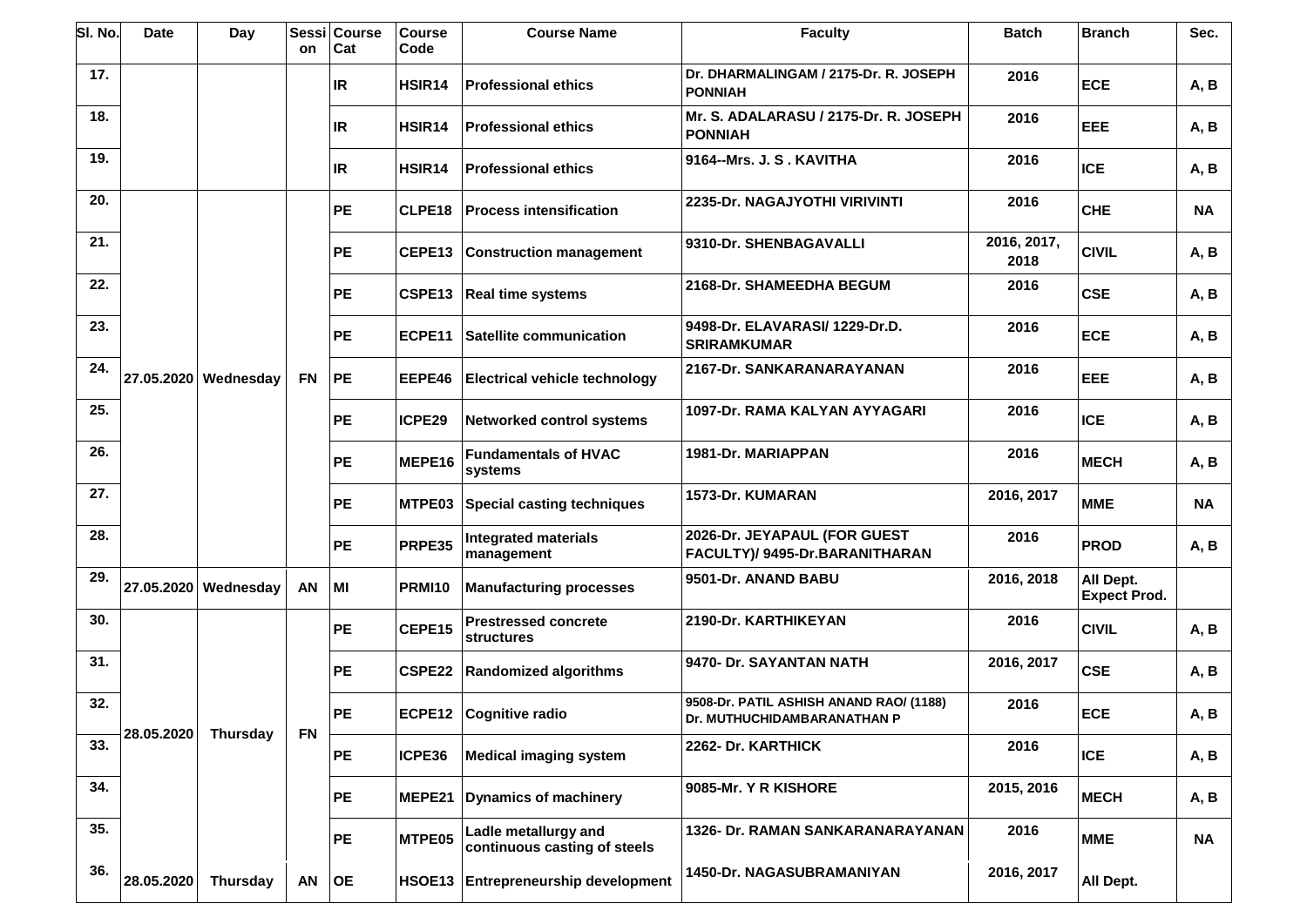| SI. No | <b>Date</b> | Day                  | <b>Sessi</b><br>on | <b>Course</b><br>Cat | <b>Course</b><br>Code | <b>Course Name</b>                                      | <b>Faculty</b>                                                  | <b>Batch</b>       | <b>Branch</b>                   | Sec.      |
|--------|-------------|----------------------|--------------------|----------------------|-----------------------|---------------------------------------------------------|-----------------------------------------------------------------|--------------------|---------------------------------|-----------|
| 37.    |             | Friday               |                    | PE                   | CEPE27                | <b>Advanced foundation</b><br>engineering               | <b>1571-Dr. JAYALEKSHMI</b>                                     | 2016               | <b>CIVIL</b>                    | A, B      |
| 38.    | 29.05.2020  |                      | <b>FN</b>          | <b>PE</b>            | CSPE29                | <b>Cloud computing and</b><br>architecture              | 9031-Dr. LAVANYA MATHIYALAGI                                    | 2016               | <b>CSE</b>                      | A, B      |
| 39.    |             |                      |                    | PE                   | ECPE16                | Digital signal processing for<br>wireless communication | 1986-Dr. GOPI                                                   | 2016, 2017         | <b>ECE</b>                      | A, B      |
| 40.    |             |                      |                    | PE                   | MTPE17                | <b>Biomaterials</b>                                     | 1999-Dr. RAMESH BABU                                            | 2016               | <b>MME</b>                      | <b>NA</b> |
| 41.    | 29.05.2020  | Friday               | <b>AN</b>          | MI                   | <b>PRMI13</b>         | Industrial engineering and<br>management                | 2026-JEYAPAUL/(FOR GUEST FACULTY)/<br>2008-DR. K. PANNEERSELVAM | 2016               | All Dept.<br><b>Except PROD</b> |           |
| 42.    |             |                      | <b>FN</b>          | <b>PE</b>            | CSPE31                | Image processing and its<br>application                 | 2170-Dr. SRIDEVI                                                | 2016               | <b>CSE</b>                      | A, B      |
| 43.    | 30.05.2020  | <b>Saturday</b>      |                    | MI                   | <b>CSMI15</b>         | Software engineering                                    | 9325-Dr. DAISON RAJA                                            | 2016               | All Dept.<br><b>Except CSE</b>  |           |
| 44.    | 30.05.2020  | <b>Saturday</b>      | AN                 | <b>OE</b>            | MTOE10                | Non destructive testing and<br>failure analysis         | 2249-Dr. NAGARAJAN                                              | 2016, 2017         | All Dept.                       |           |
| 45.    |             |                      | <b>FN</b>          | <b>PE</b>            | ECPE33                | Low power VLSI circuits                                 | 1189-Dr. BHASKAR                                                | 2016               | <b>ECE</b>                      | A, B      |
| 46.    | 31.05.2020  | Sunday               |                    | MI                   | <b>ECMI27</b>         | <b>Wireless communication</b>                           | 685-Dr. MALARKODI                                               | 2016               | All Dept.<br><b>Except. ECE</b> |           |
| 47.    | 31.05.2020  | <b>Sunday</b>        | <b>AN</b>          | MI                   | CAMI16                | Data analytics                                          | 9497-Dr. BLAJI GANESH                                           | 2016, 2017         | All Dept.                       |           |
| 48.    |             |                      |                    | PE                   | ECPE34                | Internet of things                                      | 1189-Dr. BHASKAR                                                | 2016, 2017         | <b>ECE</b>                      | A, B      |
| 49.    | 01.06.2020  | <b>Monday</b>        | <b>FN</b>          | <b>OE</b>            | ECOE26                | Internet of things                                      | 1189-Dr. BHASKAR                                                | 2016, 2017         | All Dept.<br><b>Except ECE</b>  |           |
| 50.    | 01.06.2020  | <b>Monday</b>        | AN                 | MI                   | CAMI14                | Data structures and<br>applications                     | 2153-Dr. ESWARI                                                 | 2016, 2017<br>2018 | All Dept.                       |           |
| 51.    | 02.06.2020  | <b>Tuesday</b>       | <b>FN</b>          | MI                   | CHMI19                | <b>Medicinal chemistry</b>                              | 8735-Dr. SEENUVASAN VEDHACHALAM                                 | 2016, 2017<br>2018 | All Dept.                       |           |
| 52.    | 02.06.2020  | Tuesday              | AN                 | MI                   |                       | ENMI20   H2 and fuel cell technology                    | 2259-Dr. RUBEN SUDHAKAR                                         | 2016               | All Dept.                       |           |
| 53.    |             | 03.06.2020 Wednesday | <b>FN</b>          | MI                   | <b>HSMI14</b>         | <b>Environment and sustainable</b><br>development       | 1449-Dr. MURUGESAN                                              | 2016               | All Dept.                       |           |
| 54.    |             | 03.06.2020 Wednesday | AN                 | MI                   | <b>HSMI21</b>         | Philosophy, science and<br>language                     | 2138-Dr. VINOD                                                  | 2016               | All Dept.                       |           |
| 55.    | 04.06.2020  | Thursday             | <b>FN</b>          | MI                   | <b>MBMI14</b>         | <b>Production and operations</b><br>management          | 9280-Dr. BOOPALAN/ (2158) Dr. V.<br><b>LAVANYA</b>              | 2016               | All Dept.                       |           |
| 56.    | 04.06.2020  | <b>Thursday</b>      | AN                 | MI                   | <b>PHMI12</b>         | <b>Electromagnetic theory</b>                           | 2003-Dr. SANTHOSH KUMAR                                         | 2016, 2017<br>2018 | All Dept.                       |           |